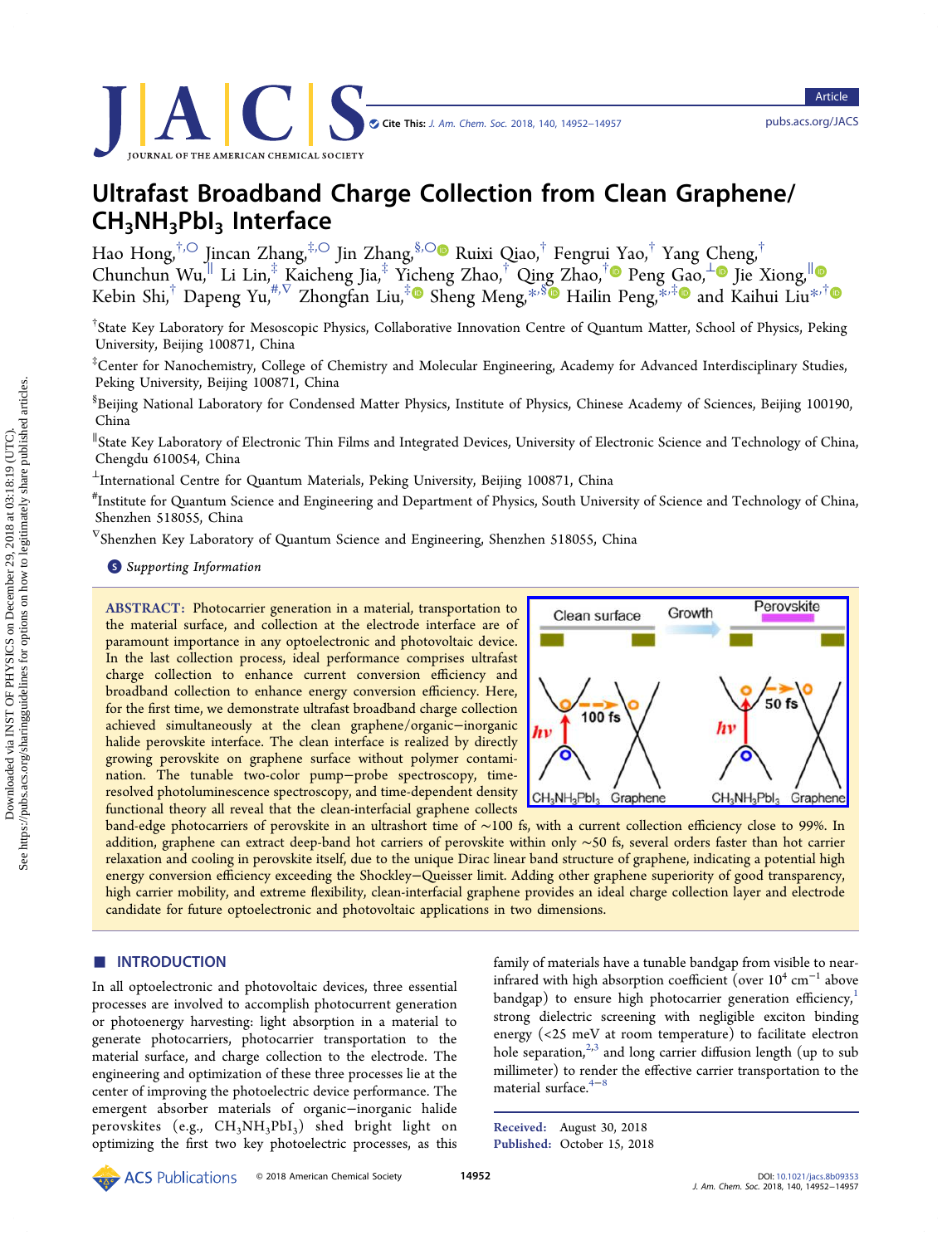## **Journal of the American Chemical Society** Article Article Article Article Article Article Article Article Article

The searching for new materials and controlling the interface for effective charge collection remain as the bottleneck challenges to further improve the photoelectric conversion efficiency in these emergent absorber materials. In principle, an ideal charge collection comprises two features: (i) ultrafast charge collection to enhance current conversion efficiency and (ii) broadband collection including hot carriers to enhance energy conversion efficiency. Although the physical picture is quite clear,<sup>[9](#page-4-0)-[13](#page-4-0)</sup> conventional collection layers, such as TiO<sub>2</sub>, Spiro-OMeTAD, or PCBM, do not fully satisfy the above two requirements, $14-18$  $14-18$  $14-18$  possibly due to nonideal material properties, poor band alignment, and low interfacial coupling quality. Therefore, searching for effective carrier collection materials with proper properties and fabricating high-quality interfaces are essential to further improve the performance of photoelectric devices.

The rise of two-dimensional (2D) materials provides new opportunities for efficient charge collection, due to the highly tunable and distinct physical properties compared to their bulk counterparts[.19](#page-5-0),[20](#page-5-0) Examples include fully exposed electronic states at surface facilitating strong interfacial electronic hybridization and coupling, $21\text{m}^2$  $21\text{m}^2$  and superflat surface without dangling bond enabling clean interface and high-quality van der Waals epitaxial growth.[24](#page-5-0)<sup>−</sup>[26](#page-5-0) Graphene, the representative 2D material, features high carrier mobility, extreme flexibility, good optical transparency, and chemical inertness and thus performs as the best electrode in two dimensions.<sup>27-[30](#page-5-0)</sup> Most importantly, graphene has Dirac linear electronic bands with broadband photoresponse from 0 to ~6 eV,<sup>[31](#page-5-0)</sup> a unique property potentially enabling hot carrier collection under broadband excitation energies. Indeed, graphene electrode has demonstrated superior photoelectric performance, ranging from energy-efficient electronic switches,<sup>[32](#page-5-0)</sup> THz photoresponse rate in vertical heterostructures,  $33,34$  $33,34$  $33,34$  and high perform-ance hybrid photodetector<sup>[35](#page-5-0)–[38](#page-5-0)</sup> to largely enhanced efficiency in solar cells.<sup>39,40</sup> However, comprehensive and quantitative understanding of the photoelectric performance of graphene as a charge collection material at femtosecond time scale with accurate interfacial control is still rare and at its very early stage.

In this article, we demonstrate the first ultrafast broadband charge collection from clean graphene/ $CH_3NH_3PbI_3$  (Gr/  $MAPbI<sub>3</sub>$ ) interface, which is realized by a polymer-free transfer of chemical vapor deposition (CVD) grown graphene film and the direct growth of MAPbI<sub>3</sub> on clean graphene surface. Our ultrafast optical spectroscopy and time-dependent density functional theory (TDDFT) all reveal that the clean-interfacial graphene will collect band-edge photocarriers of  $MAPbI<sub>3</sub>$  in an ultrashort time of ∼100 fs with a current collection efficiency close to 99%. In addition, graphene can extract deep-band hot carriers of MAPbI<sub>3</sub> within only ~50 fs (orders of magnitude faster than hot carrier relaxation and cooling in  $MAPbI<sub>3</sub>$  itself), indicating potential high energy conversion efficiency exceeding Shockley−Queisser limit. These above superior photocarrier collection properties are attributed to the clean Gr/ MAPbI<sub>3</sub> interface and graphene's unique Dirac linear band structure. Our work provides a concrete proof of concept that clean-interfacial graphene is an effective planner charge collection material for high performance optoelectronic and photovoltaic applications with potential high current and energy conversion efficiency in two dimensions.

# ■ RESULTS

Gr/MAPbI3 Heterostructure with Clean Interface. Clean interface between graphene and  $MAPbI<sub>3</sub>$  was realized by combining our polymer-free graphene transfer technique with the direct  $\widehat{MAPb1}$ <sub>3</sub> growth method.<sup>[41,42](#page-5-0)</sup> Graphene film was grown by CVD on the surface of catalytic Cu foil. Suspended graphene on a transmission electron microscopy (TEM) grid was prepared using the nonpolymer-assisted clean transfer method (Figure 1a). This procedure perfectly avoids



Figure 1. Fabrication, structure, and properties of  $Gr/MAPbI<sub>3</sub>$ heterostructure with clean interface. (a) Fabrication scheme of clean-interfacial Gr/MAPbI<sub>3</sub> heterostructure, including the steps of adhering graphene to a holey substrate, etching Cu substrate to uncover the clean graphene surface, and one-step solution growing  $MAPbI<sub>3</sub>$  single crystals on the clean graphene surface. (b) TEM image of the suspended  $Gr/MAPbI_3$ .  $(c,d)$  Representative aberrationcorrected TEM images of graphene  $(c)$  and MAPbI<sub>3</sub> (d), displaying the perfect lattice structure without contamination and defects. Insets correspond to the fast Fourier transform of the HRTEM images. (e) Raman spectra of graphene before and after  $MAPbI<sub>3</sub>$  growth. (f) Photoluminescence spectra of  $MAPbI<sub>3</sub>$  with and without graphene beneath.

polymer contamination during transfer and exposes the clean graphene surface that is originally adhered to and protected by Cu. Then, contacting perovskite single crystals were directly synthesized on the clean graphene surface using a one-step solution process with a thickness of 5−100 nm. As shown in the TEM image (Figure 1b),  $MAPbI<sub>3</sub>$  crystal with regular rectangular shape and uniform thickness (∼10 nm) resides on the suspended graphene surface. Meanwhile, there were no noticeable contaminants observed around the graphene/  $MAPbI<sub>3</sub>$  area.<sup>[42](#page-5-0)</sup> The aberration-corrected atomic-resolved TEM images and corresponding fast Fourier transform (FFT) images of graphene (Figure 1c) and MAPbI<sub>3</sub> (Figure 1d) further prove their high crystallinity. In addition, no detectable D peaks (disorder related peak) were observed in Raman spectra of graphene before and after perovskite growth, indicating the high quality of the graphene film (Figure 1e). By carefully reviewing the quantitative shifts of G and 2D peaks of graphene before and after MAPbI<sub>3</sub> growth, we can deduce that the growth of MAPbI<sub>3</sub> induces within  $~\sim 0.1\%$  tensile strain to graphene lattice and also slightly dopes graphene due to graphene-MAPbI<sub>3</sub> coupling.<sup>[43](#page-5-0)</sup> This coupling effect can be also observed in the photoluminescence (PL) spectra of pristine  $MAPbI<sub>3</sub>$  and  $Gr/MAPbI<sub>3</sub>$ , where  $MAPbI<sub>3</sub>'s$  PL intensity was quenched by nearly two orders of magnitude in the hybrid structure (Figure 1f).

Ultrafast Band-Edge Charge Collection Dynamics at **Clean Gr/MAPbI<sub>3</sub>** Interface. To capture the ultrafast charge collection dynamics at band edge, we applied ultrafast tunable two-color pump−probe spectroscopic measurement to the Gr/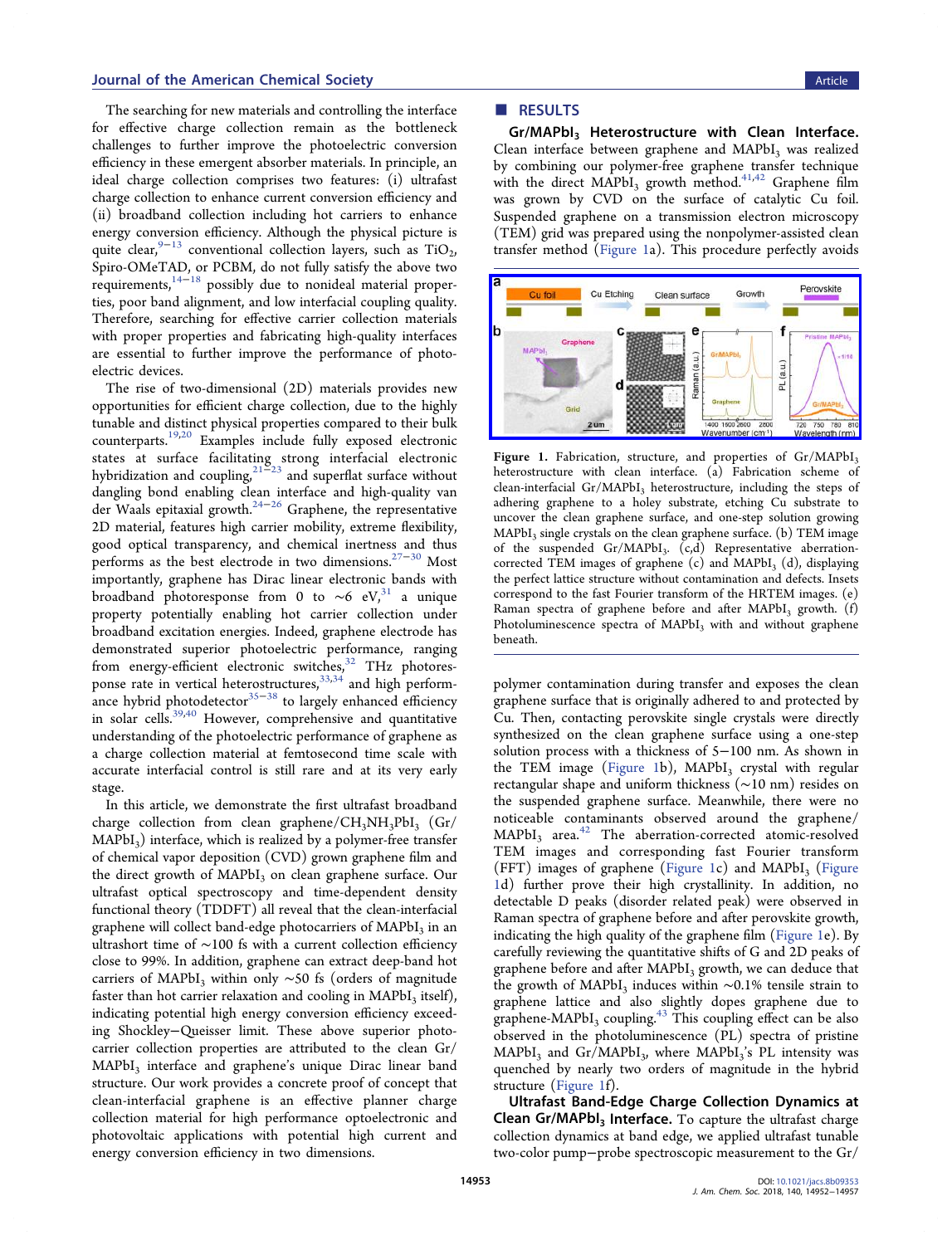<span id="page-2-0"></span> $MAPbI<sub>3</sub>$  structure. We pump  $MAPbI<sub>3</sub>$  band edge by 820 nm pulse (width of ~100 fs, fluence of 1.3  $\mu$ J/cm<sup>2</sup>) and probe the possible charge collection signal by a shorter wavelength at 620−720 nm (Figure 2a). This longer-wavelength pump and



Figure 2. Ultrafast band-edge charge collection at clean Gr/MAPbI<sub>3</sub> interface. (a) Scheme of band alignment and the band-edge charge collection of graphene from MAPbI<sub>3</sub>. (b) Two-dimensional plots of transient absorption signal of clean-interfacial Gr/MAPbI<sub>3</sub> at different probe wavelength with pump wavelength of 820 nm. (c) Evolution of transient absorption signal with probe wavelength at 680 nm. The selected trace undergoes biexponential decay with lifetime of 0.3 and 2.1 ps, representative dynamics from graphene. (d) By deconvolution of the rising-up transient absorption signal based on laser crosscorrelation function (dash line), the charge collection time for cleaninterfacial Gr/MAPbI<sub>3</sub> is determined to be ∼100 fs, but ~530 fs for polymer-contaminated one. (e) Time-resolved photoluminescence of pristine MAPbI<sub>3</sub>, MAPbI<sub>3</sub> grown on polymer-contaminated graphene, and clean graphene measured, with lifetime of 79.0, 1.8, and 1.0 ns, respectively.

shorter-wavelength probe technique can largely avoid the signal detection of individual  $MAPbI<sub>3</sub>$  and graphene themselves but selectively detect the signal from the charge collection at the interface (Figure  $\sinh^{44,45}$  $\sinh^{44,45}$  $\sinh^{44,45}$  $\sinh^{44,45}$  $\sinh^{44,45}$  The probe wavelength-dependent transient absorption signal at different pump−probe delay time is shown in the 2D mapping (Figure 2b). The horizontal cut of the 2D mapping gives out the wavelength dependence and a peak around 680 nm, which reflects the band offset of ∼0.6 eV between valence band edge of MAPbI<sub>3</sub> and charge neutral point of graphene [\(Figure S2](http://pubs.acs.org/doi/suppl/10.1021/jacs.8b09353/suppl_file/ja8b09353_si_001.pdf)). The vertical cut of the 2D mapping (Figure 2c) reveals the

charge collection dynamics at interface (rising-up part) and following carrier relaxation in graphene (decaying-down part). Zoom-in rising-up curve (Figure 2d) reveals obviously that charge collection at clean-interfacial  $Gr/MAPbI_3$  is within ultrashort time scale of ∼100 fs. In sharp contrast, at the dirtyinterfacial Gr/MAPbI<sub>3</sub> (containing considerable polymer contaminations during the polymer-assisted transfer process of graphene), the charge collection time (∼530 fs) is five times longer.

Ultrafast charge collection will greatly facilitate the high current conversion efficiency. Under the ∼100 fs ultrafast charge transfer process, the collection efficiency will be very close to 100% at the interface, while in reality photocarriers have the chance to be trapped by defect states in the body or at the surface $46$  and cannot diffuse to the interface immediately. To quantitative estimate the actual charge collection efficiency in our heterostructures, we carried out time-resolved photoluminescence spectroscopy (TRPL) to obtain the photocarrier recombination lifetime in pristine MAPbI<sub>3</sub> and  $Gr/MAPbI<sub>3</sub>$ with clean and dirty interfaces (Figure 2e). Pristine  $MAPbI<sub>3</sub>$ has lifetime  $\tau_0$  of ∼79.0 ns, while in clean-interfacial structure the lifetime  $\tau_1$  reduced significantly to ~1.0 ns. By using the relation  $\left( \eta \, = \, 1 \, - \, ^{\tau_j}\! \right\rangle_{\tau_0} \right)^{14}$  $\left( \eta \, = \, 1 \, - \, ^{\tau_j}\! \right\rangle_{\tau_0} \right)^{14}$  $\left( \eta \, = \, 1 \, - \, ^{\tau_j}\! \right\rangle_{\tau_0} \right)^{14}$  charge collection efficiency  $\eta$  in the clean-interfacial structures can be estimated as high as 98.7%, closing to the ideal limit. In contrast, the  $MAPbI<sub>3</sub>$  grown on polymer-contaminated graphene gives out lifetime  $\tau_1'$  of ~1.8 ns, 80% longer than the clean-interfacial one. We note here, even in the dirty-interfacial  $Gr/MAPbI_3$  structure, the estimated charge collection efficiency is still not low (97.7%), due to the superior intrinsic ultralong carrier lifetime in pristine MAPbI<sub>3</sub>. However, in general, for absorber materials with a picosecond time scale carrier lifetime, the collection efficiency difference between clean and dirty interfaces will be significant.

Ultrafast Deep-Band Hot Carrier Collection at Clean Gr/MAPbI<sub>3</sub> Interface. A great concern in charge collection is whether the hot carrier in deep band can be harvested or not, which is the key to enhance the energy conversion efficiency. The relative cooling dynamic lifetime in  $MAPbI<sub>3</sub>$  itself and the interfacial charge collection process in deep band determine the hot carrier collection efficiency. According to our TRPL result [\(Figure S3\)](http://pubs.acs.org/doi/suppl/10.1021/jacs.8b09353/suppl_file/ja8b09353_si_001.pdf), the hot carrier relaxation and cooling will take ∼50 ps at room temperature, accompanied by strong electron-defect, electron−electron, and electron−phonon scattering. In conventional charge collection materials, such as  $TiO<sub>2</sub>$ , Spiro-OMeTAD, PCBM, etc., the collection lifetime is



Figure 3. Ultrafast deep-band hot carrier collection at clean Gr/MAPbI<sub>3</sub> interface. (a) Scheme of band alignment and the deep-band charge collection of graphene from MAPbI<sub>3</sub> under optical excitation of larger photon energy. (b) Evolution of transient absorption signal of pristine MAPbI<sub>3</sub>, pristine graphene, and clean-interfacial Gr/MAPbI<sub>3</sub>. The signal of Gr/MAPbI<sub>3</sub> features both pristine MAPbI<sub>3</sub> and graphene, except the graphene signal part is strongly enhanced while MAPbI<sub>3</sub> part is depressed, revealing the hot carrier transfer from MAPbI<sub>3</sub> to graphene. (c) Comparison of the rising-up curve of Gr/MAPbI<sub>3</sub> and pristine graphene. The same trend reveals the hot carrier collection is ultrafast below our setup resolution (∼50 fs).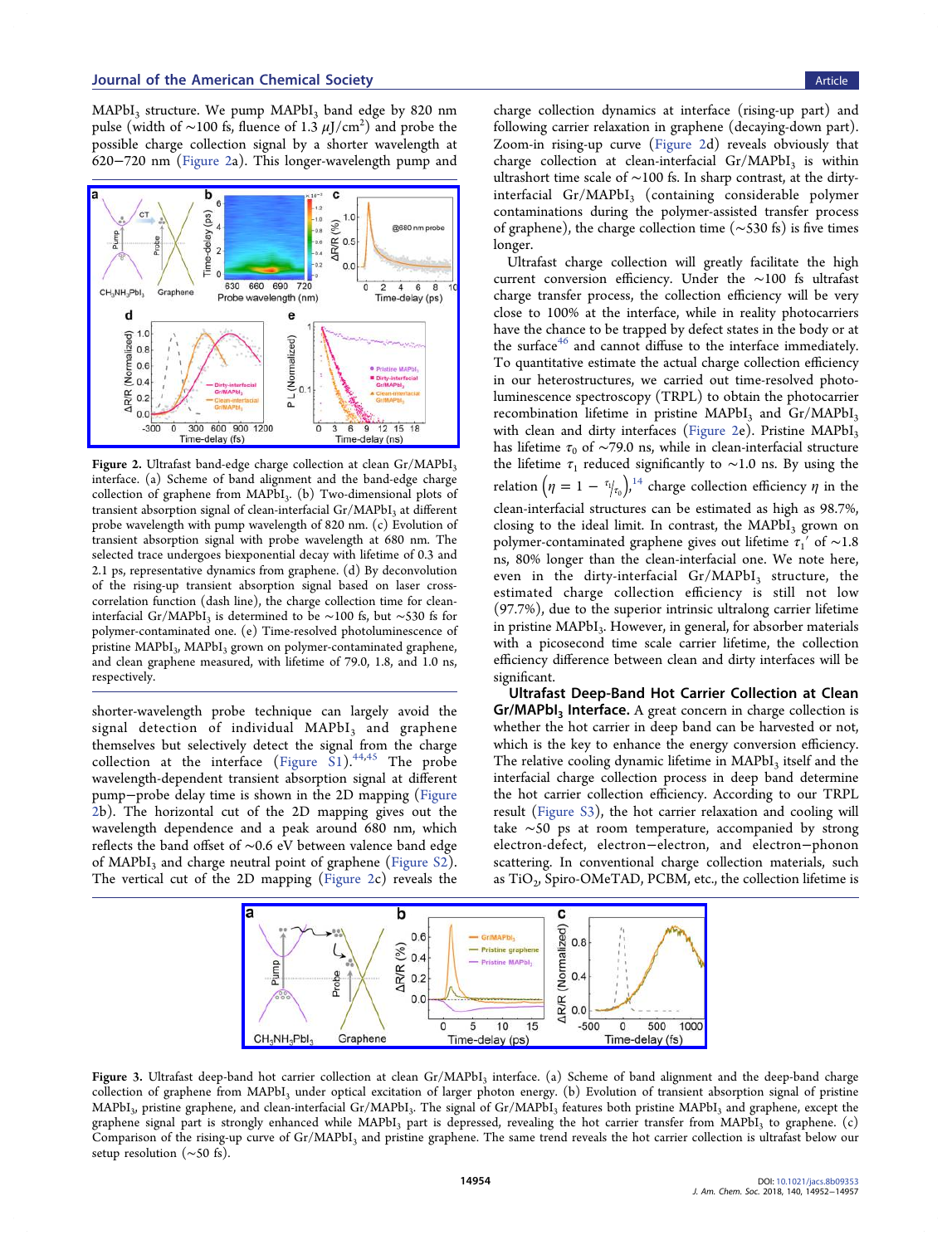in the order of few tens of picoseconds; therefore, these materials cannot collect deep-band hot carriers efficiently.

To verify if clean-interfacial graphene can be a good hot carrier collector, we carried out shorter-wavelength pump and longer-wavelength probe spectroscopy to investigate the interfacial charge collection at deep band of  $Gr/MAPbI_3$ ([Figure 3a](#page-2-0)). We generate the deep-band photoelectrons in MAPbI<sub>3</sub> by 400 nm pump pulse laser (width of ~70 fs, fluence of 4.1  $\mu$ J/cm<sup>2</sup>) and probe the hot carriers that transferred to graphene by a selective wavelength of 690 nm. This probe wavelength is purposely chosen as 75 nm longer than the MAPbI<sub>3</sub> bandgap wavelength, which can largely decrease the strong bleaching signal in  $MAPbI<sub>3</sub>$  itself.

Time-resolved transient absorption signals of Gr/MAPbI<sub>3</sub>, pristine graphene, and MAPbI<sub>3</sub> were shown in [Figure 3b](#page-2-0). For pristine graphene or  $MAPbI<sub>3</sub>$ , the dynamic curve is consistent with previous results and understanding.  $14,47$  $14,47$  In graphene, transient absorption signal will quickly rise up within ∼1 ps and then decay to zero in the next few picoseconds, while in  $MAPbI<sub>3</sub>$ , a negative transient absorption signal shows up at  $\sim$ 2.5 ps (hot carrier relaxation, $\tau_{\text{relax}}$ ) and then relaxes to zero in the next nanosecond time scale.

In  $Gr/MAPbI<sub>3</sub>$ , the decaying-down behavior is a combination of pristine graphene and  $MAPbI_3$ , where transient absorption signal first decays in several picoseconds, evolves from positive to negative, and then relaxes in nanoseconds, while the rising-up curve reflects the charge transfer characteristics. Two features unambiguously reveal the hot carrier collection of graphene from MAPbI<sub>3</sub>. First, the amplitude of rising-up signal is six times larger than the pristine graphene ([Figure 3b](#page-2-0)), which is induced by the charge collected from  $MAPbI_3$ ; second, the speed of the rising-up curve is the same as in the pristine graphene (Figure  $3c$ ), which indicates that charge collection time scale is already less than our experiment resolution ( $\tau$ <sub>CT</sub>) of ~50 fs. We estimate the hot carrier collection efficiency from the charge collection lifetime and hot carrier relaxation time  $(\eta = 1 - \frac{\tau_{CT}}{\tau_{relax}})$  as 98% at the interface, which means a very high efficiency.

Time-Dependent Density Function Calculations of Interfacial Charge Collection Dynamics. We choose a large supercell for  $MAPbI<sub>3</sub>$  (168 atoms) and graphene (120 atoms) to start the TDDFT calculation<sup>48-[50](#page-5-0)</sup> and monitored the charge distribution in graphene and  $MAPbI<sub>3</sub>$  at different time after photoexcitation (see details in [Note S1](http://pubs.acs.org/doi/suppl/10.1021/jacs.8b09353/suppl_file/ja8b09353_si_001.pdf)). It is clear that the photocarriers can almost fully transfer to graphene within 400 fs (Figure 4a). To track the photoexcitationinduced electron dynamics more quantitatively, we performed nonadiabatic molecular dynamics and monitored the integrated electron population on the graphene orbitals at different time after photoexcitation. For band-edge excitation in MAPbI<sub>3</sub>, the charge collection time is fitted as ~90 fs (Figure 4b), and for deep-band excitation (∼3.0 eV) in MAPbI3, the charge collection time is ∼30 fs (Figure 4c). These simulation results are well consistent with our experimental observation that clean-interfacial graphene can collect both cooling carriers and hot carriers in an ultrafast way with a very broad spectrum from the band edge of 1.5 eV to deep band of 3.0 eV (Figure 4d). The clean interface is critical to realize the ultrafast charge collection in  $Gr/MAPbI<sub>3</sub>$  because it is essential to ensure strong interfacial coupling. In the dirty interface, where the interfacial distance can be increased by few angstroms, the charge collection time elongates to a much longer time scale



Figure 4. Time-dependent density function calculations of interfacial charge collection dynamics of  $Gr/MAPbI<sub>3</sub>$ . (a) Electron population distributions at  $t = 0$  fs (upper panel) and  $t = 400$  fs (lower panel), after the initial band-edge photoexcitation of  $Gr/MAPbI<sub>3</sub>$  heterostructure. (b) Evolution of integrated electron population on the graphene orbitals under different time after band-edge photoexcitation. The charge collection time is fitted to ∼90 fs. (c) For a deep-band excitation with photoenergy of 3.0 eV, the hot carrier collection is also ultrafast, with fitted charge collection time of ∼30 fs. (d) From calculation and experiment, the charge collection of  $MAPbI<sub>3</sub>$  by clean graphene electrode is ultrafast within a very wide spectral range, indicating the potential high energy conversion efficiency.

since the interlayer coupling evolves obviously with interlayer distance.<sup>[22](#page-5-0)</sup>

# ■ DISCUSSION

The superior photocarrier collection performance of graphene is the consequence of its unique properties. First, it has saturated  $\pi$  bonds at the surface and can facilitate the superclean interface with the 2D absorber materials; second, it has Dirac linear band structure that can ensure broadband charge collection including deep-band hot carriers as well. In addition, graphene can act as charge collection material and conducting electrode at the same time, which can avoid the further charge and energy consumption during the transportation between them. Considering graphene's other superiority of good transparency, high carrier mobility, and extreme flexibility, clean-interfacial graphene is very competitive as efficient charge collection material in two dimensions. Recently, 2D perovskite system develops rapidly and performs pleasing physical properties, such as photo/chemical stability,  $51,52$  $51,52$  $51,52$  tunable optoelectronic properties,  $53$  peculiar edge states,<sup>[46](#page-5-0)</sup> and so on. In most of these studies, gold is used as the electrode (our control experiment shows that the charge collection efficiency in the gold electrode system is far below graphene). The combination of graphene electrode engineering with 2D perovskite material engineering will likely lead to significant efficiency improvement of photoelectric conversion soon.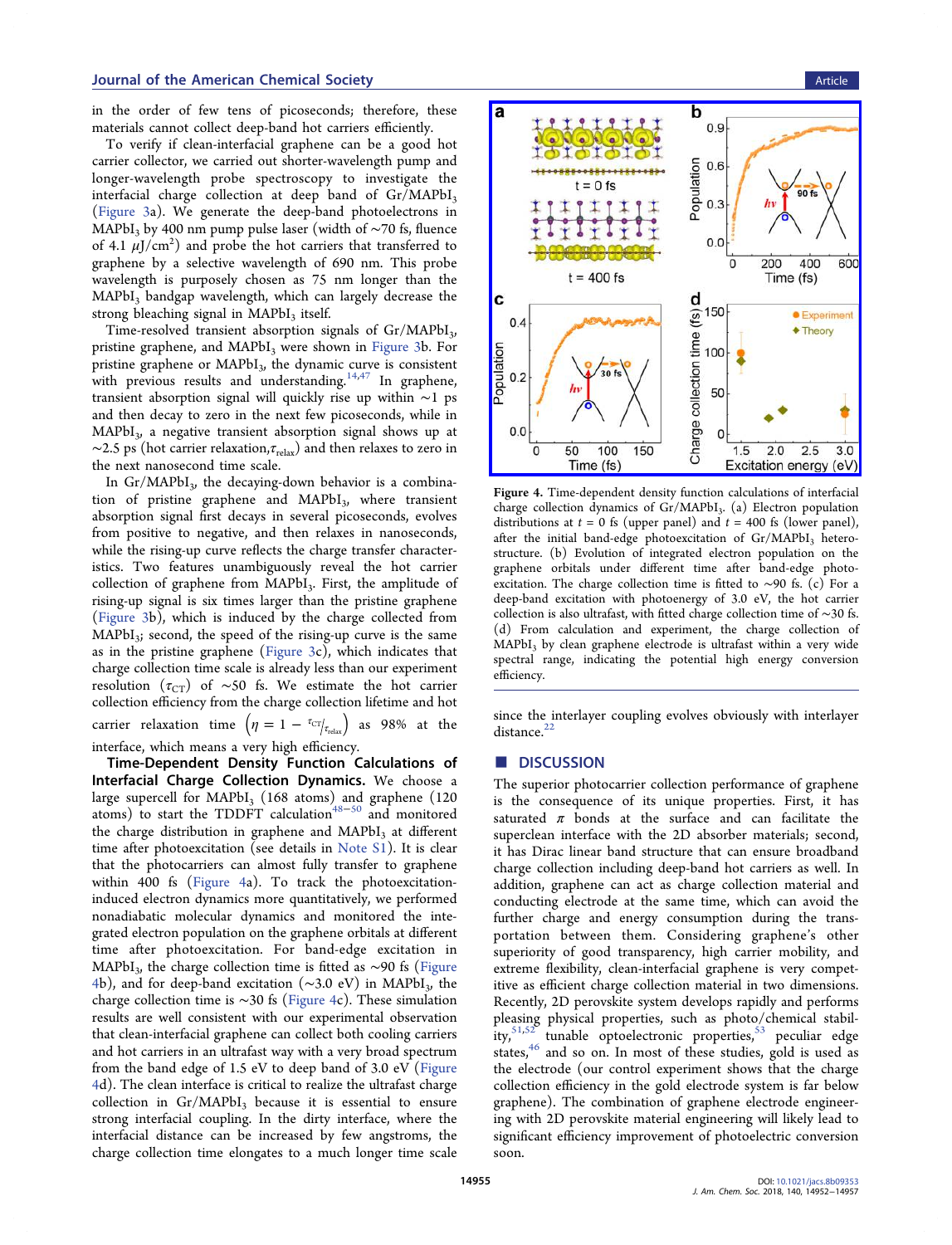#### <span id="page-4-0"></span>**Journal of the American Chemical Society** Article Article Article Article Article Article Article Article Article

In the future, to apply clean-interfacial graphene into real optoelectronic and photovoltaic applications, the challenge still remains as graphene can collect both electrons and holes, and they may combine in graphene itself before being extracted to the external circuit. This challenge in principle can be conquered by band filling control through external electric/ magnetic field,<sup>[54,55](#page-5-0)</sup> adhering exotic layers on the other graphene side.<sup>[56](#page-5-0),[57](#page-5-0)</sup> The massive production of single-crystal graphene and clean-surface graphene transfer technique is readily available now,  ${}^{58,59}$  ${}^{58,59}$  ${}^{58,59}$  ${}^{58,59}$  ${}^{58,59}$  and the high performance optoelectronic and photovoltaic devices based on cleaninterfacial graphene are awaiting.

# ■ METHODS

Sample Preparation and TEM Characterization. Large singlecrystal graphene was grown on Cu foil (Alfa-Aesar, No. 46365) by chemical vapor deposition method. Polymer-free transfer technique is applied to fabricate suspended graphene with clean surface.<sup>[42](#page-5-0)</sup> For  $MAPbI<sub>3</sub>$  synthesis,  $CH<sub>3</sub>NH<sub>3</sub>I$  and  $PbI<sub>2</sub>$  were dissolved in isopropanol at a 3:1 molar ratio with solution concentration of ∼40%. Then, the graphene grid was floated on the surface of perovskite solution with the clean graphene face contacting the solution instead of rinsing it in the solution. Aberration-corrected-TEM experiments were performed in a JEOL ARM 3000 under 80 kV with low electron dose to minimize the beam damage. The diffraction patterns were obtained by a FEI TECNAI F20 operated at 200 kV.

Transient Absorption Spectrum. Femtosecond pulses (∼100 fs, 80 MHz) at 820 nm are generated by a Ti:sapphire oscillator (Spectra-Physics Mai Tai laser). The diameters of focused pump and probe pulse are about 2 and 1  $\mu$ m, respectively. This laser was used in the band-edge charge collection measurement. In the deep-band charge collection measurement, the laser source was replaced by a lower repetition rate pulse laser (Coherent laser, 250 kHz, ∼70 fs), as the lifetime of MAPbI<sub>3</sub> is much longer than the time interval of Mai Tai laser pulses. The TA signal,  $\Delta R/R = (R_{\text{with pump}} - R_{\text{without pump}})$ / R<sub>without pump</sub>, was recorded by a PMT and lock-in amplifier with reflective geometry. The experimental scheme is shown in our previous work.[45](#page-5-0) In all experiments, the pump fluence is quite low to avoid involving nonlinear processes ([Figure S4](http://pubs.acs.org/doi/suppl/10.1021/jacs.8b09353/suppl_file/ja8b09353_si_001.pdf)).

Time-Resolved Photoluminescence. Two pulse laser sources were alternatively used in TRPL measurement, i.e., 410 nm with 80 MHz repetition rate and 400 nm with 250 kHz repetition rate. After photoexcitation and collection, the PL signal of target wavelength was selected by a 460 long-pass filter and a spectrometer (resolution of  $\pm 2$ nm). Then, we used single-photon avalanche photodiode detector (PicoQuant Company, TDA 200) combining with a time-correlated single photon counting module (TimeHarp 260 PICO Single) to obtain the time-resolved TRPL signal.

# ■ ASSOCIATED CONTENT

## **6** Supporting Information

The Supporting Information is available free of charge on the [ACS Publications website](http://pubs.acs.org) at DOI: [10.1021/jacs.8b09353](http://pubs.acs.org/doi/abs/10.1021/jacs.8b09353).

Transient absorption signal of pristine graphene and MAPbI<sub>3</sub>, band alignment determination, MAPbI<sub>3</sub> hot carrier relaxation and cooling, linear transient absorption, and methods for TDDFT ([PDF](http://pubs.acs.org/doi/suppl/10.1021/jacs.8b09353/suppl_file/ja8b09353_si_001.pdf))

#### ■ AUTHOR INFORMATION

#### Corresponding Authors

\*[khliu@pku.edu.cn](mailto:khliu@pku.edu.cn)

\*[hlpeng@pku.edu.cn](mailto:hlpeng@pku.edu.cn) \*[smeng@iphy.ac.cn](mailto:smeng@iphy.ac.cn)

# ORCID<sup>®</sup>

Jin Zhang: [0000-0001-7830-3464](http://orcid.org/0000-0001-7830-3464)

Qing Zhao: [0000-0003-3374-6901](http://orcid.org/0000-0003-3374-6901) Peng Gao: [0000-0003-0860-5525](http://orcid.org/0000-0003-0860-5525) Jie Xiong: [0000-0003-3881-6948](http://orcid.org/0000-0003-3881-6948) Zhongfan Liu: [0000-0003-0065-7988](http://orcid.org/0000-0003-0065-7988) Sheng Meng: [0000-0002-1553-1432](http://orcid.org/0000-0002-1553-1432) Hailin Peng: [0000-0003-1569-0238](http://orcid.org/0000-0003-1569-0238) Kaihui Liu: [0000-0002-8781-2495](http://orcid.org/0000-0002-8781-2495)

#### Author Contributions

○These authors contributed equally to this work.

#### **Notes**

The authors declare no competing financial interest.

#### ■ ACKNOWLEDGMENTS

This work was supported by National Key R&D Program of China (2016YFA0300903, 2016YFA0300804, and 2016YFA0200101), NSFC (51522201, 21525310, 91750203, and 11474006), National Equipment Program of China (ZDYZ2015-1), Beijing Graphene Innovation Program (Z161100002116028), the Science, Technology and Innovation Commission of Shenzhen Municipality (ZDSYS20170303165926217, JCYJ20170412152620376), and Guangdong Innovative and Entrepreneurial Research Team Program (2016ZT06D348).

#### ■ REFERENCES

(1) Stranks, S. D.; Eperon, G. E.; Grancini, G.; Menelaou, C.; Alcocer, M. J. P.; Leijtens, T.; Herz, L. M.; Petrozza, A.; Snaith, H. I. Science 2013, 342, 341−344.

(2) D'Innocenzo, V.; Grancini, G.; Alcocer, M. J. P.; Kandada, A. R. S.; Stranks, S. D.; Lee, M. M.; Lanzani, G.; Snaith, H. J.; Petrozza, A. [Nat. Commun](http://pubs.acs.org/action/showLinks?pmid=24710005&crossref=10.1038%2Fncomms4586&coi=1%3ACAS%3A280%3ADC%252BC2cnhsF2gsQ%253D%253D&citationId=p_n_4_1). 2014, 5, 3586.

(3) Lin, Q. Q.; Armin, A.; Nagiri, R. C. R.; Burn, P. L.; Meredith, P. [Nat. Photonics](http://pubs.acs.org/action/showLinks?crossref=10.1038%2Fnphoton.2014.284&coi=1%3ACAS%3A528%3ADC%252BC2cXitVCks77F&citationId=p_n_5_1) 2015, 9, 106-112.

(4) Zhou, H. P.; Chen, Q.; Li, G.; Luo, S.; Song, T. B.; Duan, H. S.; Hong, Z. R.; You, J. B.; Liu, Y. S.; Yang, Y. [Science](http://pubs.acs.org/action/showLinks?pmid=25082698&crossref=10.1126%2Fscience.1254050&coi=1%3ACAS%3A528%3ADC%252BC2cXht1aksrrO&citationId=p_n_8_1) 2014, 345, 542− 546.

(5) Ha, S. T.; Liu, X. F.; Zhang, Q.; Giovanni, D.; Sum, T. C.; Xiong, Q. H. [Adv. Opt. Mater.](http://pubs.acs.org/action/showLinks?crossref=10.1002%2Fadom.201400106&coi=1%3ACAS%3A528%3ADC%252BC2cXhsFOns77L&citationId=p_n_9_1) 2014, 2, 838-844.

(6) Dong, Q. F.; Fang, Y. J.; Shao, Y. C.; Mulligan, P.; Qiu, J.; Cao, L.; Huang, J. S. [Science](http://pubs.acs.org/action/showLinks?pmid=25636799&crossref=10.1126%2Fscience.aaa5760&coi=1%3ACAS%3A528%3ADC%252BC2MXjtF2qtLc%253D&citationId=p_n_12_1) 2015, 347, 967−970.

(7) Shi, D.; Adinolfi, V.; Comin, R.; Yuan, M. J.; Alarousu, E.; Buin, A.; Chen, Y.; Hoogland, S.; Rothenberger, A.; Katsiev, K.; Losovyj, Y.; Zhang, X.; Dowben, P. A.; Mohammed, O. F.; Sargent, E. H.; Bakr, O. M. [Science](http://pubs.acs.org/action/showLinks?pmid=25635092&crossref=10.1126%2Fscience.aaa2725&coi=1%3ACAS%3A528%3ADC%252BC2MXhsV2nsrs%253D&citationId=p_n_15_1) 2015, 347, 519−522.

(8) Guo, Z.; Wan, Y.; Yang, M. J.; Snaider, J.; Zhu, K.; Huang, L. [B.](http://pubs.acs.org/action/showLinks?pmid=28386007&crossref=10.1126%2Fscience.aam7744&coi=1%3ACAS%3A528%3ADC%252BC2sXlsVymsLs%253D&citationId=p_n_18_1) Science 2017, 356, 59−62.

(9) Tisdale, W. A.; Williams, K. J.; Timp, B. A.; Norris, D. J.; Aydil, E. S.; Zhu, X. Y. [Science](http://pubs.acs.org/action/showLinks?pmid=20558714&crossref=10.1126%2Fscience.1185509&coi=1%3ACAS%3A528%3ADC%252BC3cXnsVWntr8%253D&citationId=p_n_21_1) 2010, 328, 1543−1547.

(10) Wang, F. J.; Kozawa, D.; Miyauchi, Y.; Hiraoka, K.; Mouri, S.; Ohno, Y.; Matsuda, K. *Nat. Commun*. 2015, 6, 6305.

(11) Zhu, H. M.; Miyata, K.; Fu, Y. P.; Wang, J.; Joshi, P. P.; Niesner, D.; Williams, K. W.; Jin, S.; Zhu, X. Y. [Science](http://pubs.acs.org/action/showLinks?pmid=27708033&crossref=10.1126%2Fscience.aaf9570&coi=1%3ACAS%3A528%3ADC%252BC28XhsFamsr%252FL&citationId=p_n_25_1) 2016, 353, 1409−1413.

(12) Li, M. J.; Bhaumik, S.; Goh, T. W.; Kumar, M. S.; Yantara, N.; Gratzel, M.; Mhaisalkar, S.; Mathews, N.; Sum, T. C. [Nat. Commun.](http://pubs.acs.org/action/showLinks?pmid=28176882&crossref=10.1038%2Fncomms14350&coi=1%3ACAS%3A528%3ADC%252BC2sXisVehurc%253D&citationId=p_n_28_1) 2017, 8, 14350.

(13) Nguyen, D. T.; Lombez, L.; Gibelli, F.; Boyer-Richard, S.; Le Corre, A.; Durand, O.; Guillemoles, J. F. [Nat. Energy](http://pubs.acs.org/action/showLinks?crossref=10.1038%2Fs41560-018-0106-3&coi=1%3ACAS%3A528%3ADC%252BC1cXktlyju7Y%253D&citationId=p_n_29_1) 2018, 3, 236− 242.

(14) Xing, G. C.; Mathews, N.; Sun, S. Y.; Lim, S. S.; Lam, Y. M.; Gratzel, M.; Mhaisalkar, S.; Sum, T. C. [Science](http://pubs.acs.org/action/showLinks?pmid=24136965&crossref=10.1126%2Fscience.1243167&coi=1%3ACAS%3A528%3ADC%252BC3sXhs1Wltr3F&citationId=p_n_30_1) 2013, 342, 344−347. (15) Wang, L. L.; McCleese, C.; Kovalsky, A.; Zhao, Y. X.; Burda, C. [J. Am. Chem. Soc](http://pubs.acs.org/action/showLinks?system=10.1021%2Fja504632z&coi=1%3ACAS%3A528%3ADC%252BC2cXhsVSnsLzN&citationId=p_n_33_1). 2014, 136, 12205−12208.